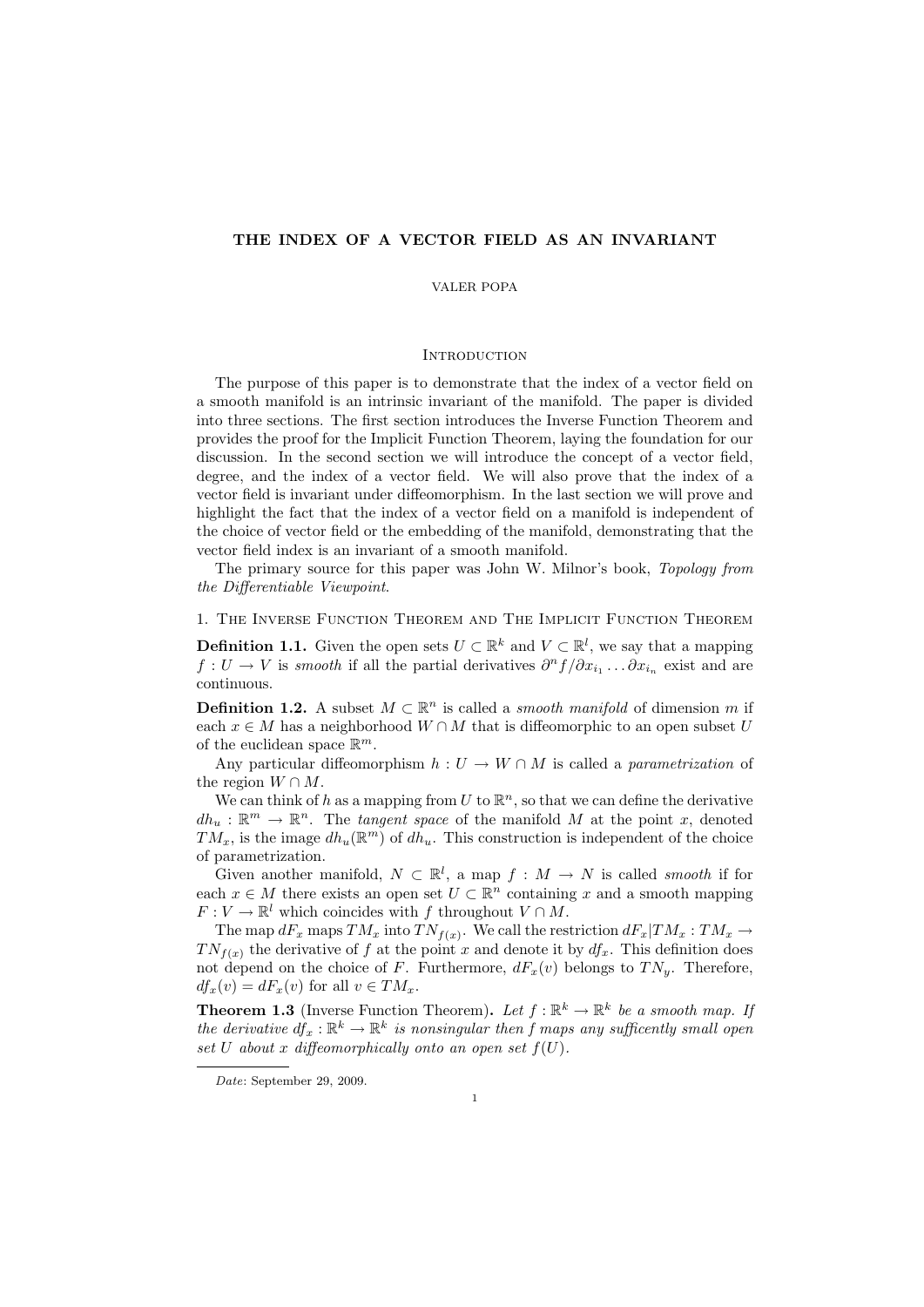### 2 VALER POPA

**Definition 1.4.** For two arbitrary manifolds  $M$  and  $N$ , a regular point of the smooth map  $f : M \to N$  is a point  $x \in M$  such that  $df_x$  has the largest possible rank. a regular value will be a point  $y \in N$  such that  $f^{-1}(y)$  contains only regular points.

**Theorem 1.5** (Implicit Function Theorem). If the map  $f : M \to N$  is smooth and maps between manifolds of dimension m and n respectively with  $m \geq n$ , and if  $y \in N$  is a regular value, then the set  $f^{-1}(y) \subset M$  is a smooth manifold of  $dimension \, m-n.$ 

*Proof.* first let  $x \in f^{-1}(y)$ . Because y is a regular value, we know that the derivative  $df_x$  will map the the tangent space,  $TM_x$ , of M at the point x onto the tangent space,  $TN_y$ , of N at the point  $f(x)$  or y. This means that the rank of  $df_x$  will be  $n$  and thus its null space will be an  $m - n$  dimensional vector space.

Now if the manifold M is a subset of  $\mathbb{R}^k$ , then choose a a linear map  $L : \mathbb{R}^k \to$  $\mathbb{R}^{m-n}$  which is nonsingular on the null space of the derivative  $df_x$ . This subspace is a subset of the tanget space  $TM_x$  which in turn is a subspace of  $\mathbb{R}^k$ . Now define a new map

$$
(1.6) \t\t\t F: M \to N \times \mathbb{R}^{m-n}
$$

by  $F(z) = (f(z), L(z))$ , for some z in M. The derivative of F is then given by the formula

$$
(1.7) \t dF_x(v) = (df_x(v), L(v))
$$

Clearly  $dF_x$  will be nonsingular. Thus by the inverse function theorem, F maps some neighborhood U around x diffeomorphically onto a neighborhood V of  $(y, L(x))$ . Under the map F,  $f^{-1}(y)$  corresponds to  $y \times \mathbb{R}^{m-n}$ . More specifically, F maps  $f^{-1}(y) \cap U$  diffeomorphically onto  $(y \times \mathbb{R}^{m-n}) \cap V$ . Therefore  $f^{-1}(y)$  must be a smooth manifold of dimension  $m - n$ .

# 2. The Index of a Vector Field

**Definition 2.1.** Given an open set U of  $\mathbb{R}^n$ , a vector field v is a vector valued function  $v: U \to \mathbb{R}^n$ .

If  $M \subset \mathbb{R}^n$  is a smooth m-dimensional manifold then a smooth vector field on M is a smooth function  $v : M \to \mathbb{R}^n$  such that  $v(x) \in TM_x$ .

Before we can begin our discussion on the vector field index, we must first introduce such concepts as orientablity and the degree of a smooth mapping between manifolds.

**Definition 2.2.** Let  $(b_1, \ldots, b_n)$  and  $(b'_1, \ldots, b'_n)$  be two ordered bases for  $\mathbb{R}^n$ . We say that  $(b_1, \ldots, b_n)$  and  $(b'_1, \ldots, b'_n)$  are equivalent if  $b'_i = \sum a_{ij} b_j$  and  $\det(a_{ij}) > 0$ . An orientation is an equivalance class of bases. Each equivalance class determines an orientation. If  $\det(a_{ij}) < 0$  then the basis  $(b_1, \ldots, b_n)$  determines the opposite orientation. Thus, there will be exactly two equivalence classes, two orientations.

Definition 2.3. An *oriented smooth manifold* consists of a manifold M of dimension m together with a chosen orientation for each tangent space  $TM_x$  which piece together in the following way: For each point  $x$  of  $M$  there exists a neighborhood U of M and a diffeomorphism g mapping U onto an open subset of  $\mathbb{R}^m$ . For each  $y \in U$ ,  $dg_y$  carries the chosen orientation for  $TM_y$  into the standard orientation,  $(e_1, \ldots, e_m)$ , for  $\mathbb{R}^m$ .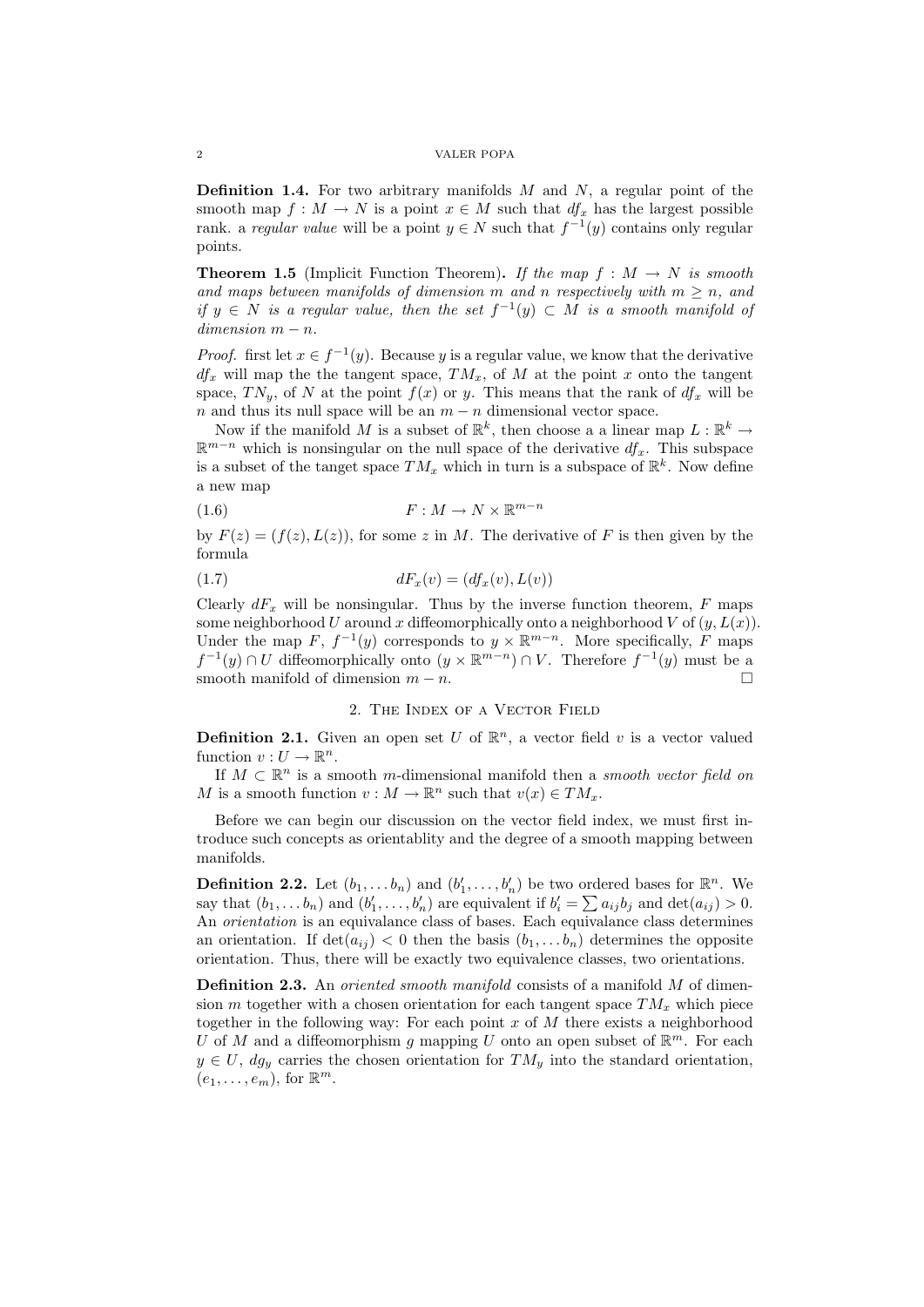If M has a boundary then we can identify the following vectors in the tangent space  $TM_x$  at a specific boundary point:

- (1) Vectors tangent to the boundary forming the  $m-1$  dimensional subspace  $T(\partial M)_r$ .
- (2) Vectors pointing outward forming an open half space bounded by  $T(\partial M)_x$
- (3) Vectors pointing inward forming a complementary half space

The orientation for  $\partial M$  will be determined as follows: For each  $x \in \partial M$  we will choose an oriented basis  $(v_1, v_2, \ldots, v_m)$  for  $TM_x$  in such a way that  $v_2, \ldots, v_m$ are tangent to the boundary and that  $v_1$  is an outward pointing vector. Then  $(v_2, \ldots, v_m)$  determines the required orientation for  $\partial M$  at x.

**Definition 2.4.** Let M and N be oriented n-dimensional manifolds without boundary. Consider a smooth map  $f : M \to N$ . If M is compact and N is connected then the degree of  $f$  is given by the following:

Choose a regular point x of f in M. Then, the linear isomorphism  $df_x: TM_x \to$  $TN_{f(x)}$ , between two oriented vector spaces, is defined. The 'sign' of  $df_x$  is

$$
sign\ df_x = \begin{cases} +1 & \text{if } df_x \text{ preserves orientation} \\ -1 & \text{otherwise} \end{cases}
$$

And for any regular value,  $y$ , in  $N$ , the *degree* of  $f$  is

(2.5) 
$$
\deg(f; y) = \sum_{x \in f^{-1}(y)} \text{sign } df_x.
$$

Note that this integer is a locally constant function on the set of regular values.

**Definition 2.6.** Given an open set U in  $\mathbb{R}^m$  and a smooth vector field  $v: U \to \mathbb{R}^m$ with an isolated zero  $z$ , then the function

(2.7) 
$$
\bar{v}(x) := v(x)/||v(x)||
$$

maps a small sphere centered at  $z$  into the unit sphere. The degree of this mapping is called the *index* of the vector field v at the zero z, denoted  $\mathbf{i}(z)$ .

Let v be a vector field on a manifold  $M \subset \mathbb{R}^n$  and  $z \in M$  an isolated zero of v. If h is a parametrization,  $h: U \to M$  of a neighborhood of  $z \in M$  then the *index* of v at z is the index of the corresponding vector field  $dh^{-1} \circ v \circ h$  on U at the zero  $h(z)^{-1}$ .

However, in order to define the index of a vector field on a manifold in this way, we first need to show that the index is independent of the choice of parametrization. Corollary 2.21 will prove this fact. We first require the following lemmas and theorems:

**Lemma 2.8.** Suppose that  $M$  is the boundary of a compact oriented manifold  $X$ and that M is oriented as the boundary of X. If  $f : M \to N$  extends to a smooth map  $F: X \to N$  then  $deg(f; y) = 0$  for every regular value y.

*Proof.* Suppose that y is a regular value for F, and also for  $f = F|M$ . Then  $F^{-1}(y)$ will be a 1-dimensional manifold by the implicit function theorem. Furthermore, we know that since  $F^{-1}(y)$  is a 1-dimensional manifold then it will be made up of a union of arcs and circles. Note that the boundary points of these arcs lie on  $M = \partial X$ . Let us denote one of these arcs as A and let the boundary of A be  $\partial A = a \cup b$ .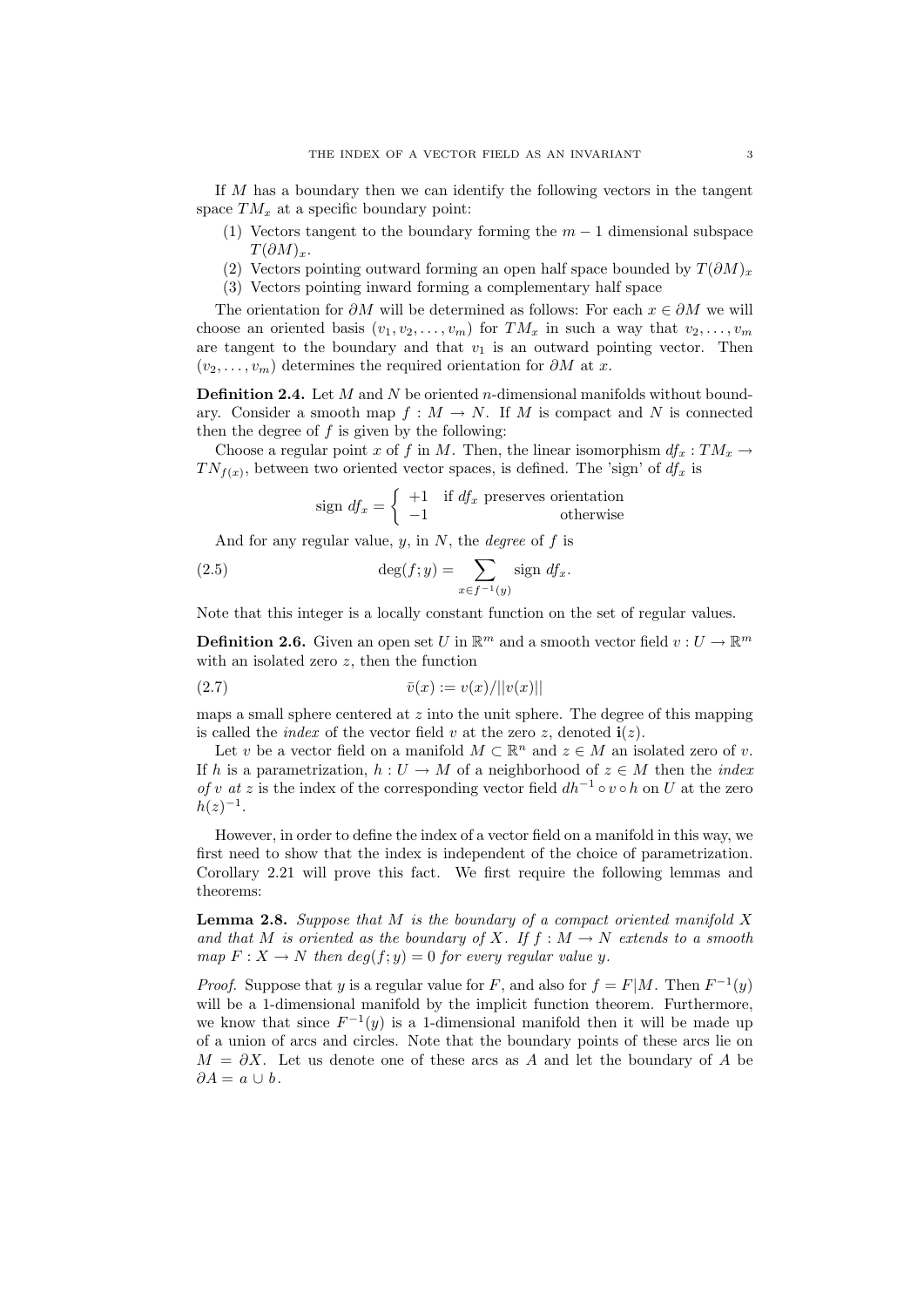### 4 VALER POPA

Now let us consider the orientation of A. Given an  $x \in A$ , let  $(v_1, \ldots, v_{n+1})$ denote the basis defining a positive orientation for  $TX_x$  where  $v_1$  is tangent to A. Note that  $v_1$  determines the required orientation for  $TA_x$  if and only if  $dF_x$  carries  $(v_1, \ldots, v_{n+1})$  into a positively oriented basis for  $TN_u$ .

Let  $v_1(x)$  denote the unit vector tangent to A at x which determines a positive orientation for  $TA_x$ . Now, note that this  $v_1$  points outward at one boundary point of  $A$ , say  $a$ , and inwards at the point  $b$ . This follows from the three types of vectors that were defined to be in the tangent space of a manifold with boundary at a boundary point. Therefore this means that

$$
(2.9) \t\t sign \t df_a = -1, \t sign \t df_b = +1
$$

and

$$
(2.10) \t\t sign \t df_a + sign \t df_b = 0.
$$

Thus if we add up over all arcs like A then we prove that  $\deg(f; y) = 0$ .

Now to generalize this result, we must consider the case in which  $y$  is a regular value for f but not for F. Since the function  $\deg(f; y)$  is locally constant on the set of regular values of  $f$  this means that it will be constant within some neighborhood U of y. Therefore, all we have to do is choose a regular value for F in U, say  $y_0$ , and observe that  $\deg(f; y) = \deg(f; y_0) = 0.$ 

**Lemma 2.11.** Given a smooth homotopy  $F : [0,1] \times M \rightarrow N$  between two mappings  $f(x) = F(0, x), g(x) = F(1, x),$  the degree  $deg(g; y)$  is equal to  $deg(f; y)$  for any common regular value y

*Proof.* If we consider the manifold  $[0, 1] \times M$  then its boundary will consist of  $1 \times M$ and  $0 \times M$ . Note that, as in the previous theorem, these two boundary components will have opposite orientations. Thus, the degree of  $F|\partial([0,1] \times M)$  is equal to

$$
(2.12)\qquad \qquad \deg(g; y) - \deg(f; y)
$$

which by the previous theorem must be equal to zero.  $\Box$ 

**Theorem 2.13.** Any orientation preserving diffeomorphism  $f$  of  $\mathbb{R}^n$  is smoothly isotopic to the identity.

*Proof.* Let us first assume that  $f(0) = 0$ . Now consider the derivative of f. recall that the derivative of f at a point  $x, df_x : \mathbb{R}^n \to \mathbb{R}^n$  is defined by the formula

$$
df_x(h) = \lim_{t \to 0} (f(x+th)) - f(x))/t
$$

Thus, at  $x = 0$  the derivative will be

$$
df_0(h) = \lim_{t \to 0} f(th)/t
$$

We will define an isotopy  $F: \mathbb{R}^n \times [0,1] \to \mathbb{R}^n$  in the following way:

(2.15) 
$$
F(h, t) = f(th)/t \text{ for } 0 < t \le 1,
$$

$$
(2.16) \t\t\t F(h,0) = df_0(h)
$$

Now we must show that  $F$  is smooth. Therefore, in order to demonstrate this, let us write  $f$  in the following manner;

(2.17) 
$$
f(h) = h_1 g_1(h) + \ldots + h_n g_n(h),
$$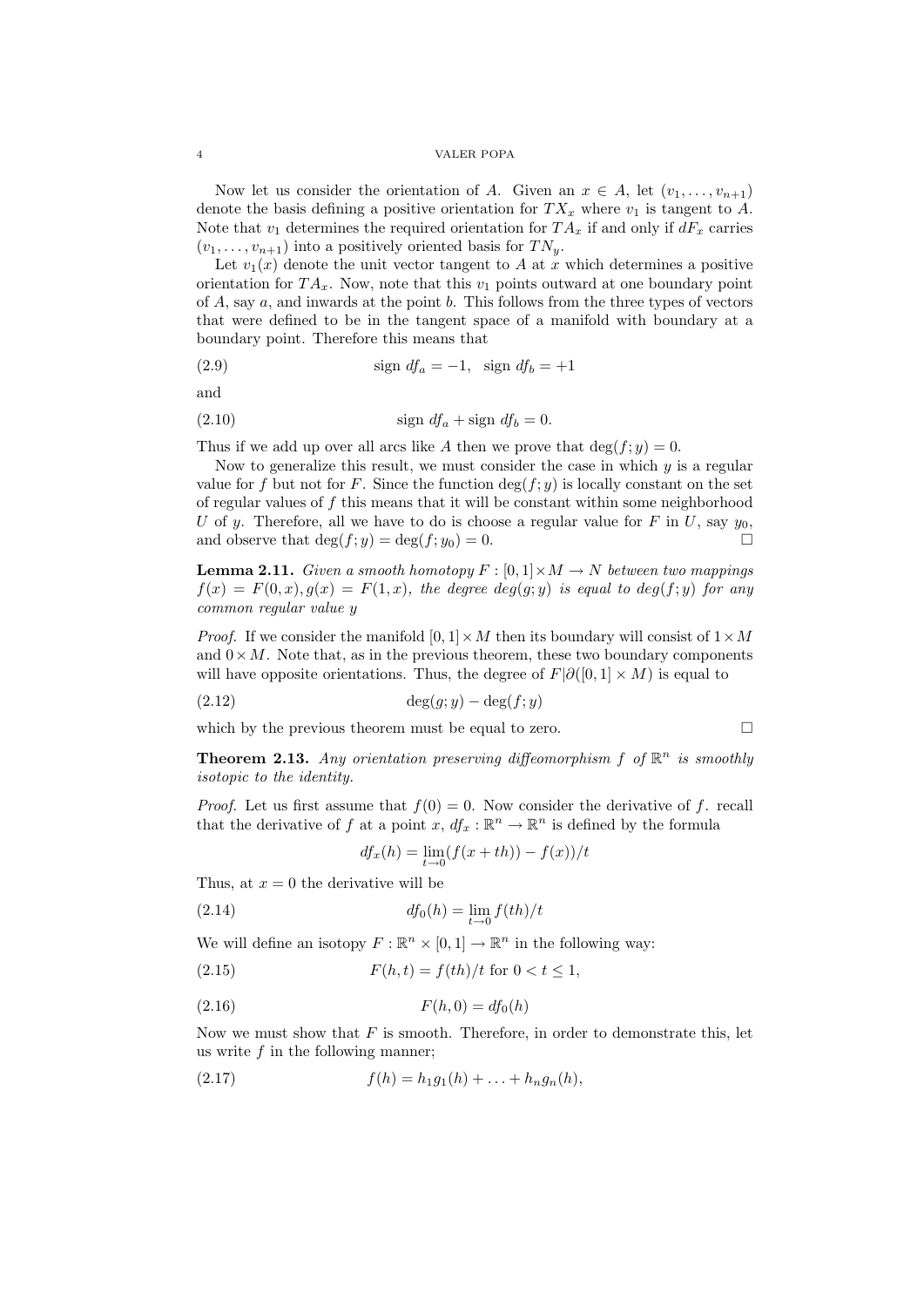where  $g_1, \ldots, g_n$  are smooth functions. When we substitute the equation above for f into our definiton of  $F(h, t)$  we obtain

(2.18) 
$$
F(h,t) = h_1 g_1(th) + \ldots + h_n g_n(th)
$$

for all values of  $t$ . This construction demonstrates that  $F$  is smooth everywhere, even as  $t \to 0$ . Thus, we have shown that f is smoothly isotopic to the linear mapping  $df_0$  and by the connectedness of  $GL^+(n,\mathbb{R})$ ,  $df_0$  is isotopic to the identity.  $\Box$ 

**Definition 2.19.** Consider the diffeomorphism  $f : M \to N$  with a vector field v on M and  $v'$  on N. These vector fields are said to *correspond* under  $f$  if the derivative  $df_x$  carries  $v(x)$  into  $v'(f(x))$  for each  $x \in M$ . Thus, the following relation will be defined:

$$
(2.20) \t\t v' = df \circ v \circ f^{-1}.
$$

**Corollary 2.21.** Assuming that the vector field v on U corresponds to the vector field  $v' = df \circ v \circ f^{-1}$  on U' under a diffeomorphism  $f: U \to U'$ , then the index of v at an isolated zero z is equal to the index of  $v'$  at  $f(z)$ .

Proof. If we consider the case where f preserves orientation, then the corollary is a quick consequence of Theorem 2.20. Now let us consider the case in which  $f$  does not preserve orientation. Let  $\rho$  denote a reflection which reverses orientation. We will define

$$
(2.22) \t\t v' = \rho \circ v \circ \rho^{-1}
$$

such that the function  $\bar{v}'(x) = v'(x)/||v'(x)||$  satisfies

$$
\bar{v}' = \rho \circ \bar{v} \circ \rho^{-1}
$$

on the  $\epsilon$  sphere. Thus, by combining the two equations above, it is clear to see that the degree of  $\bar{v}'$  equals the degree of  $\bar{v}$ . This completes the proof.

This corollary demonstrates that the index of a vector field is invariant under a diffeomorphism. This allows us to define the index of a vector field on a manifold in the desired way.

# 3. The Index of a Vector Field as an Invariant

Now let us consider the index of a vector field on a manifold with boundary and with isolated zeros which points outward along the boundary.

**Definition 3.1.** Let  $X \subset \mathbb{R}^m$  be a compact m-manifold with boundary. The *Gauss* mapping is:

$$
(3.2) \t\t\t g: \partial X \to S^{m-1}
$$

which assigns to each  $x \in \partial X$  the unit normal outward vector at the point x.

**Theorem 3.3.** For  $X \subset \mathbb{R}^m$ , a compact m-manifold with boundary, If  $v : X \to \mathbb{R}^m$ is a smooth vector field with isolated zeros, and if v points out of  $X$  along the boundary, then the index sum, denoted  $\sum i(z_i)$ , is equal to the degree of the gauss mapping from  $\partial X$  to  $S^{m-1}$ .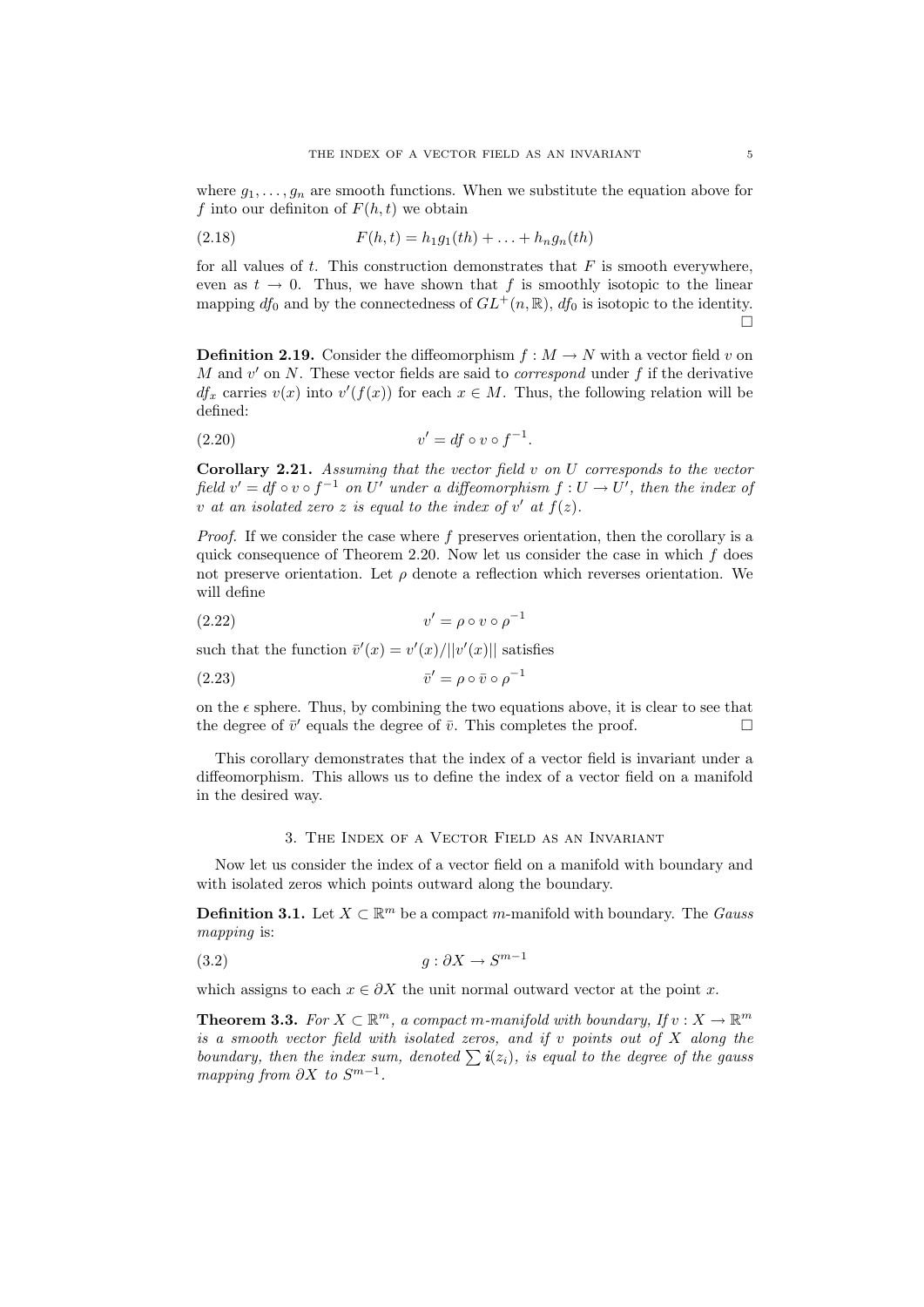*Proof.* To prove this statement let us consider removing an  $\epsilon$  ball around each isolated zero. We therefore obtain a new manifold with boundary which includes the original boundary of  $X$  and also the boundaries of the  $\epsilon$ -balls which were removed. Now, once the zeros have been removed, the function  $\bar{v}(x) = v(x)/||v(x)||$  is well defined on what is left of the manifold X. Therefore, if we consider  $\bar{v}$  : X −  $\bigcup_{z_i} \{B_{\epsilon}(z_i)\} \to S^{m-1}$  as an extension of a map  $\partial X \coprod \bigcup_{z_i} \{\partial B_{\epsilon}(z_i)\} \to S^{m-1}$ , where  ${B_{\epsilon}(z_i)}$  denote the  $\epsilon$  balls removed around each zero, then by Lemma 2.8 we note that the sum of the degrees of  $\bar{v}$  restricted to this new boundary will be zero. Furthermore, because  $\bar{v}$  points outward, we know that  $\bar{v}|\partial X$  will be homotopic to the Gauss mapping g. Therefore, the degree of  $\bar{v}|\partial X$  will be the same as the degree of g. Since the sum of the degrees of  $\bar{v}$  must add up to zero, deg(g) must cancel out with the sum of the degrees on all the other boundary components. This sum is equal to the negative index sum of  $\bar{v}$  at all the various isolated zeroes. This is because we are computing the degree of the same map only we are changing the orientation of the spheres. Thus,  $deg(g) - \sum i(z_i) = 0$  and  $deg(g) = \sum i(z_i)$ . □

One important consequence of this theorem is that the index of a vector field does not depend on the choice of the vector field. As long as the vector field points outward along the boundary the result will be the same. This brings us closer to our goal of showing that the index of a vector field is an intrinsic invariant of a smooth manifold.

We now want to show that the results of this theorem are also true for the case of a vector field with non-degenerate zeros on a compact manifold without boundary and embedded into any finite dimensional euclidean space.

**Definition 3.4.** Given an open set, U of  $\mathbb{R}^m$  and a vector field  $w: U \to \mathbb{R}^m$  such that  $dw_z : \mathbb{R}^m \to \mathbb{R}^m$ , then the vector field w is said to be *nondegenerate* at the the zero z if  $dw_z$  is nonsingular.

Lemma 3.5. The index of w at a nondegenerate zero is equal to the sign of the determinant of  $dv_z$ .

*Proof.* Let us first think of  $w$  as a diffeomorphism from some convex neighborhood U of z which maps into  $\mathbb{R}^n$ . If w preserves orientation then by Theorem 2.13,  $w|U$  can be smoothly deformed into the identity, without introducing new isolated zeros. Thus the index will simply be equal to  $+1$ . If w reverses, then in a similar demonstration as that of Lemma 3.6, we can show that  $w$  can be smoothly deformed into a reflection. Thus, the index of w will be -1 in this case.  $\square$ 

We must now generalize this result to a manifold of a dimension that does not agree with the dimension of the space into which the manifold is embbeded. Therefore, let us consider the case of an n-dimensional manifold  $M \subset \mathbb{R}^k$  with a vector field  $v: M \to \mathbb{R}^k$ . Note that at a zero z we also have the map  $dv_z: TM_z \to \mathbb{R}^k$ . In order to ensure that we can calculate the index of the vector field  $v$  the same way we did in the previous lemma, we must show that  $dv_z$  is in fact defined by the mapping  $dv_z : TM_z \to TM_z$  which will allow us to calculate its determinant. The following lemma will prove this fact.

**Lemma 3.6.** Given the vector field  $v : M \to \mathbb{R}^k$ , The map  $dv_z$  can be considered as a linear transformation from  $TM_z$  to itself. If this linear transformation has determinant  $\neq 0$  then z is a nondegenerate zero of v with index equal to  $+1$  or -1 according to the sign of the determinant of  $dv_z$ .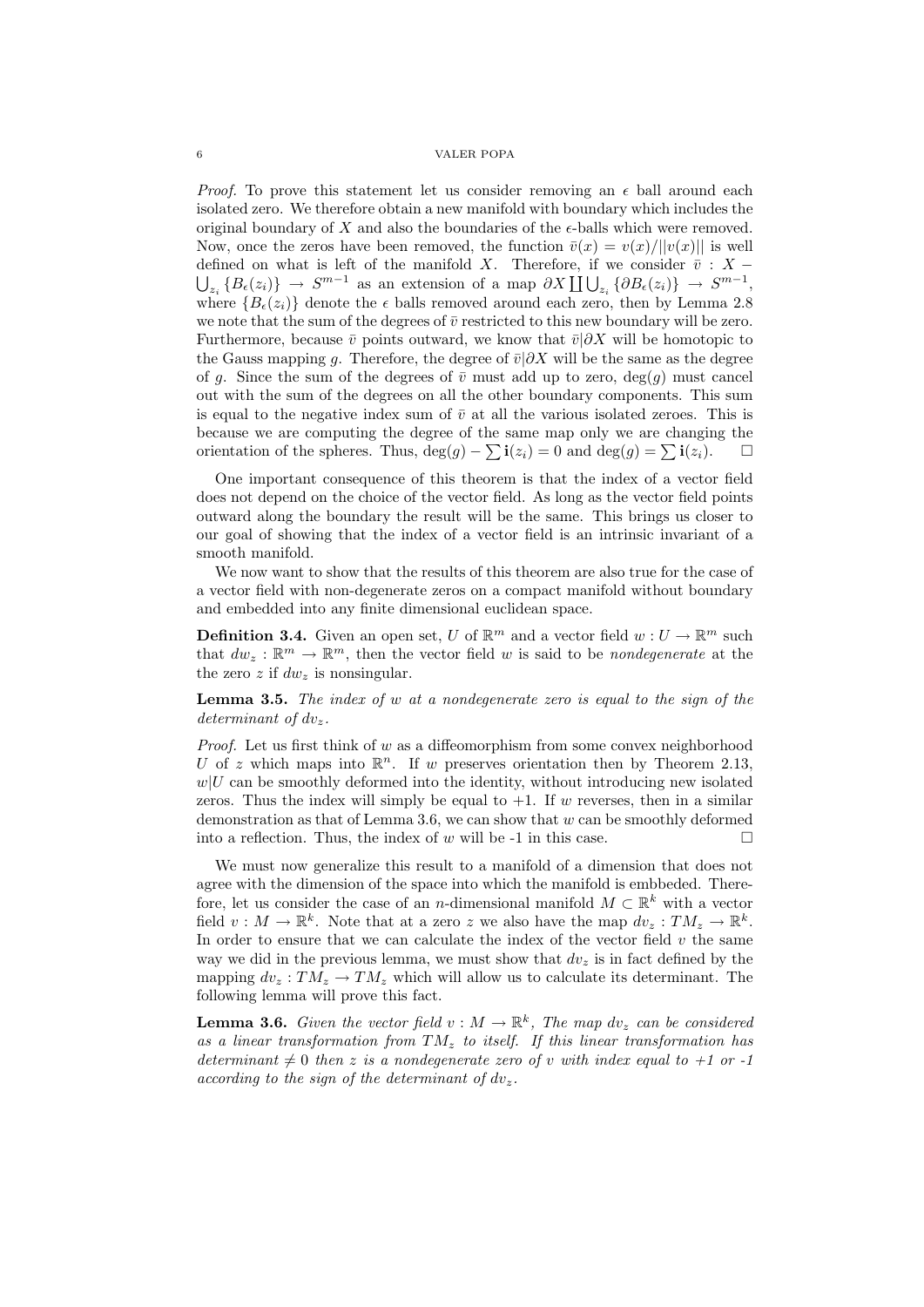*Proof.* See Milnor [1], page 37

We now have the necessary tools to demonstrate that the index of a vector field is an intrinsic invariant of the manifold. Let's consider the following: given a compact manifold  $M \subset \mathbb{R}^k$  without boundary and of dimension less than k, we will let  $N_{\epsilon}$ denote the closed  $\epsilon$ -neighborhood of M which can be defined more specifically as the set of all x in  $\mathbb{R}^k$  such that  $||x-y|| \leq \epsilon$  for some y in M. It follows from Sard's Theorem and the Implicit Function Theorem that, for a sufficiently small  $\epsilon$ ,  $N_{\epsilon}$  is a smooth manifold with boundary.

**Theorem 3.7.** For any vector field  $v$  on  $M$  with only nondegenerate zeros, the index sum is equal to the degree of the Gauss mapping  $g: \partial N_{\epsilon} \to S^{k-1}$ .

*Proof.* Let us consider a point x on the  $\epsilon$ -neighborhood of M,  $N_{\epsilon}$ . Now let  $r(x)$  be the closest point to x in M. For  $\epsilon$  sufficiently small, r will be a continuous function and  $r(x)$  will be unique. This implies that  $x - r(x)$  is perpendicular to the tangent space  $TM_{r(x)}$ . We will consider the square distance function

$$
\phi(x) = ||x - r(x)||^2
$$

computing the gradient of this function gives,

$$
grad \phi = 2(x - r(x))
$$

Thus for any point x on the boundary,  $\partial N_{\epsilon}$ , of  $N_{\epsilon}$ , the unit normal vector pointing outward is given by the function

(3.8) 
$$
g(x) = \text{grad } \phi / ||\text{grad } \phi|| = (x - r(x))/\epsilon.
$$

Now we extend the vector field v on M to a vector on  $N_{\epsilon}$ 

(3.9) 
$$
w(x) := (x - r(x)) + v(r(x))
$$

Note that the dot product between  $q(x)$  and  $w(x)$  yields  $\epsilon$ . This means that the projection of w onto the unit normal vector g will be positive, implying that  $w(x)$ will also point outwards along the boundary. Since the two summands that make up w,  $(x-r(x))$  and  $v(r(x))$ , are mutually orthogonal, this means that w will vanish only at the zeros of  $v$ . Thus,  $w$  and  $v$  have the same zeros.

Now we use Lemmas 3.5 and 3.6 to compute the indices of  $v$  and  $w$  at a zero  $z \in M$ . Using Lemma 3.5, we can compute the index of w by calculating the determinant of  $dw_z$ . Likewise, Lemma 3.6 allows us to compute the index of v on M using the same technique of calculating the determinant of the linear transformation  $dv_z$ . Therefore, note that when we compute the derivative of w we obtain:

$$
dw_z(h) = dv_z(h) \,\,\forall h \in TM_z
$$

$$
dw_z(h) = h \,\,\forall h \in TM_z^{\perp}.
$$

This means that the determinant of  $dw_z$  is equal to the determinant  $dv_z$ . Thus, the index of w at the zero z is equal to the index of v at the z.

Since w points outward along the boundary of  $N_e$ , we know by Theorem 3.3 that the index of  $w$  and  $v$ , since they are the same, is equal to the degree of the Gauss mapping g. This completes the proof.  $\square$ 

The proof works by thickening the manifold  $M$  into a new  $k$ -dimensional manifold with boundary,  $N_{\epsilon}$ . We then extend the vector field v on M to a new vector field w on  $N_{\epsilon}$ . Note that in the proof, w was explicitly constructed in order to demonstrate three crucial steps that together would prove the desired result. The first step was